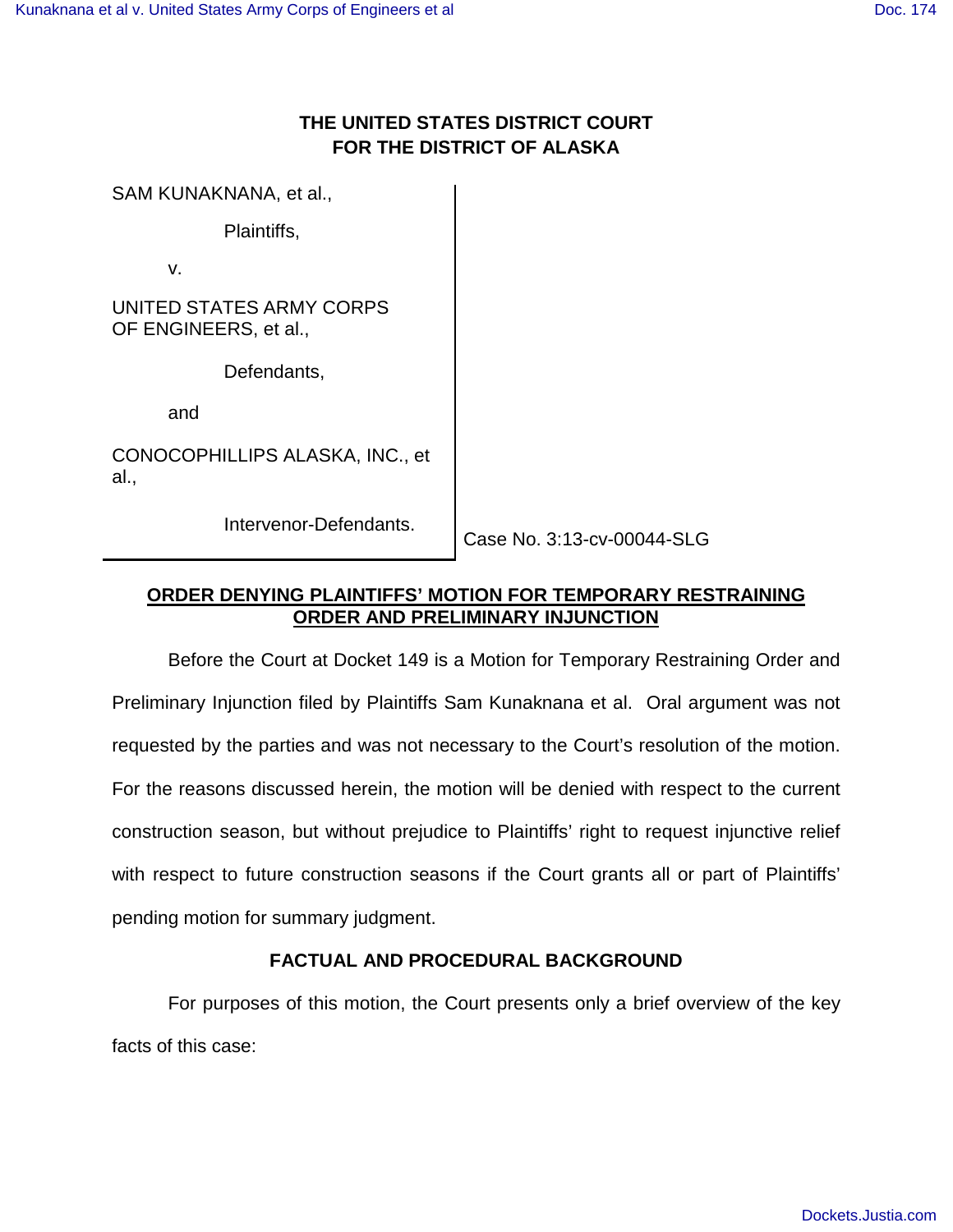The Alpine oil field, located on Alaska's North Slope, was discovered in [1](#page-1-0)994.<sup>1</sup> In 1998, the U.S. Army Corps of Engineers ("the Corps") issued a permit to ARCO Alaska to construct the Alpine Central Processing Facility and two drill sites, CD-1 and CD-[2](#page-1-1). $^2$ In 2001, ARCO's successor, ConocoPhillips Alaska, Inc. ("CPAI"), announced the discovery of additional oil to the west of Alpine in the National Petroleum Reserve – Alaska ("NPRA").<sup>[3](#page-1-2)</sup> Thereafter, the Bureau of Land Management ("BLM") initiated a review process pursuant to the National Environmental Policy Act ("NEPA") to assess the environmental impact of CPAI's proposal to develop five drill sites: CD-3 through  $CD-7.<sup>4</sup>$  $CD-7.<sup>4</sup>$  $CD-7.<sup>4</sup>$  That review process culminated with the publication of the final Alpine Satellites Environmental Impact Statement in 2004.<sup>[5](#page-1-4)</sup>

In December 2011, following a lengthy administrative process, the Corps issued a Record of Decision ("2011 ROD") granting CPAI a permit under Section 404 of the Clean Water Act ("CWA") to fill 58.5 acres of wetlands in order to develop CD-5. $^6$  $^6$  CD-5 is located on lands conveyed to Kuukpik Corporation within the NPRA.<sup>[7](#page-1-6)</sup> A portion of the filling would occur on land within the Colville River Delta,<sup>[8](#page-1-7)</sup> an area "recognized

<span id="page-1-1"></span> $2$  A.R. 6768.

1

<span id="page-1-2"></span> $3^3$  A.R. 306.

<span id="page-1-3"></span> $4$  A.R. 191, 306.

<span id="page-1-4"></span> $<sup>5</sup>$  A.R. 191.</sup>

<span id="page-1-5"></span> $6$  A.R. 6763.

<span id="page-1-6"></span> $^7$  A.R. 288; see also N. Alaska Envt'l Ctr. v. Kempthorne, 457 F.3d 969, 973 (9th Cir. 2006) (discussing the NPRA generally).

<span id="page-1-7"></span> $8$  A.R. 7490.

3:13-cv-00044-SLG, Kunaknana et al. v. U.S. Army Corps et al. Order Denying Motion for TRO and Preliminary Injunction Page 2 of 12

<span id="page-1-0"></span><sup>&</sup>lt;sup>1</sup> Administrative Record [hereinafter A.R.] 306.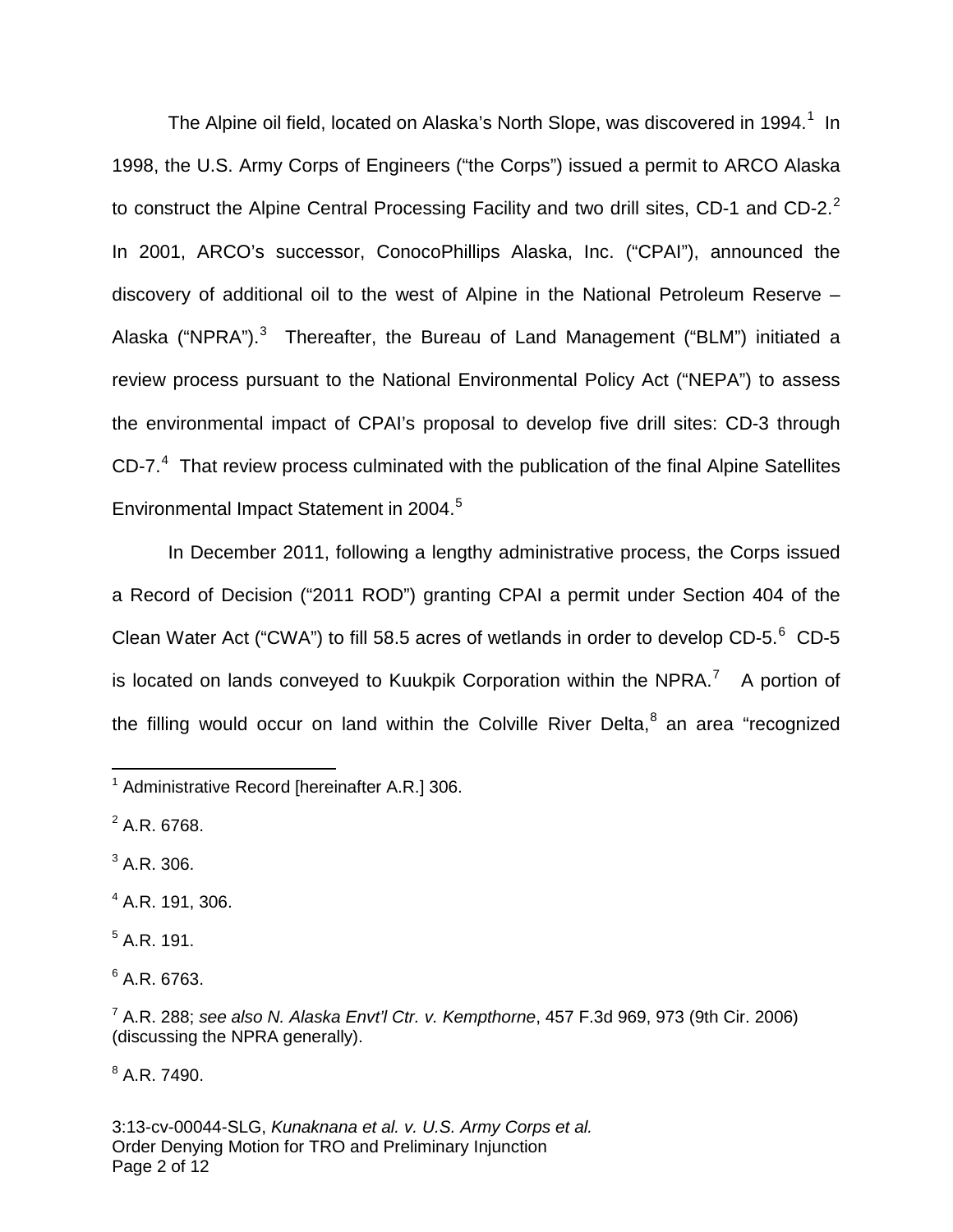internationally for its biological diversity and richness" and "regionally for its importance to fish, wildlife, and subsistence resources."<sup>[9](#page-2-0)</sup>

On February 27, 2013 Plaintiffs filed this lawsuit,<sup>[10](#page-2-1)</sup> which challenges the Corps' issuance of the permit as violating the procedural requirements of NEPA, 42 U.S.C. §§ 4321–4327, and Section 404 of the CWA, 33 U.S.C.  $\S$  1344.<sup>[11](#page-2-2)</sup> Plaintiffs are residents of Nuiqsut, an Inupiat Eskimo village located on the Nigliq Channel of the Colville River Delta, approximately 8.7 miles southwest of the CD-5 project area.<sup>[12](#page-2-3)</sup> In the standing declarations submitted with their motion for summary judgment, Plaintiffs state that they conduct subsistence activities in the vicinity of the CD-5 project area.<sup>[13](#page-2-4)</sup> They maintain that full compliance with the CWA and NEPA may result in a project "that will have less of an impact on the rich and productive subsistence areas [they] rely on near the CD-5 project."<sup>[14](#page-2-5)</sup>

In the months following the filing of the Complaint, the Court permitted CPAI, the Arctic Slope Regional Corporation ("ASRC"), the State of Alaska, Kuukpik Corporation,

<span id="page-2-0"></span> $9$  A.R. 3297 (11/23/05 letter from U.S. Fish & Wildlife Service to Corps re CD-5). 1

<span id="page-2-1"></span> $10$  Docket 1 (Compl.).

<span id="page-2-2"></span><sup>&</sup>lt;sup>11</sup> See Docket 117 at 1–2  $\P\P$  1–2 (Am. Compl.). The Complaint named as defendants the Corps as well as Corps' officers Thomas P. Bostick and Christopher D. Lestochi. This Order refers to all three defendants collectively as "the Corps."

<span id="page-2-3"></span><sup>&</sup>lt;sup>12</sup> A.R. 451; Docket 117 at 2–5 ¶¶ 5–9 (Am. Compl.); Docket 169 at 2 ¶¶ 2–3 (Isaac Nukapigak Decl. in Supp. of Kuukpik Opp'n).

<span id="page-2-4"></span><sup>&</sup>lt;sup>13</sup> See Docket 110 (Kunaknana Decl.); Docket 111 (Itta Decl.); Docket 112 (Robert Nukapigak Decl.); Docket 113 (Ahnupkana Decl.); Docket 114 (Nicholls Decl.).

<span id="page-2-5"></span><sup>&</sup>lt;sup>14</sup> Docket 110 at 3  $\P$  12 (Kunaknana Decl.); Docket 111 at 3  $\P$  11 (Itta Decl.); Docket 112 at 3  $\P$ 11 (Robert Nukapigak Decl.); Docket 113 at 3 ¶ 11 (Ahnupkana Decl.); Docket 114 at 3 ¶ 11 (Nicholls Decl.).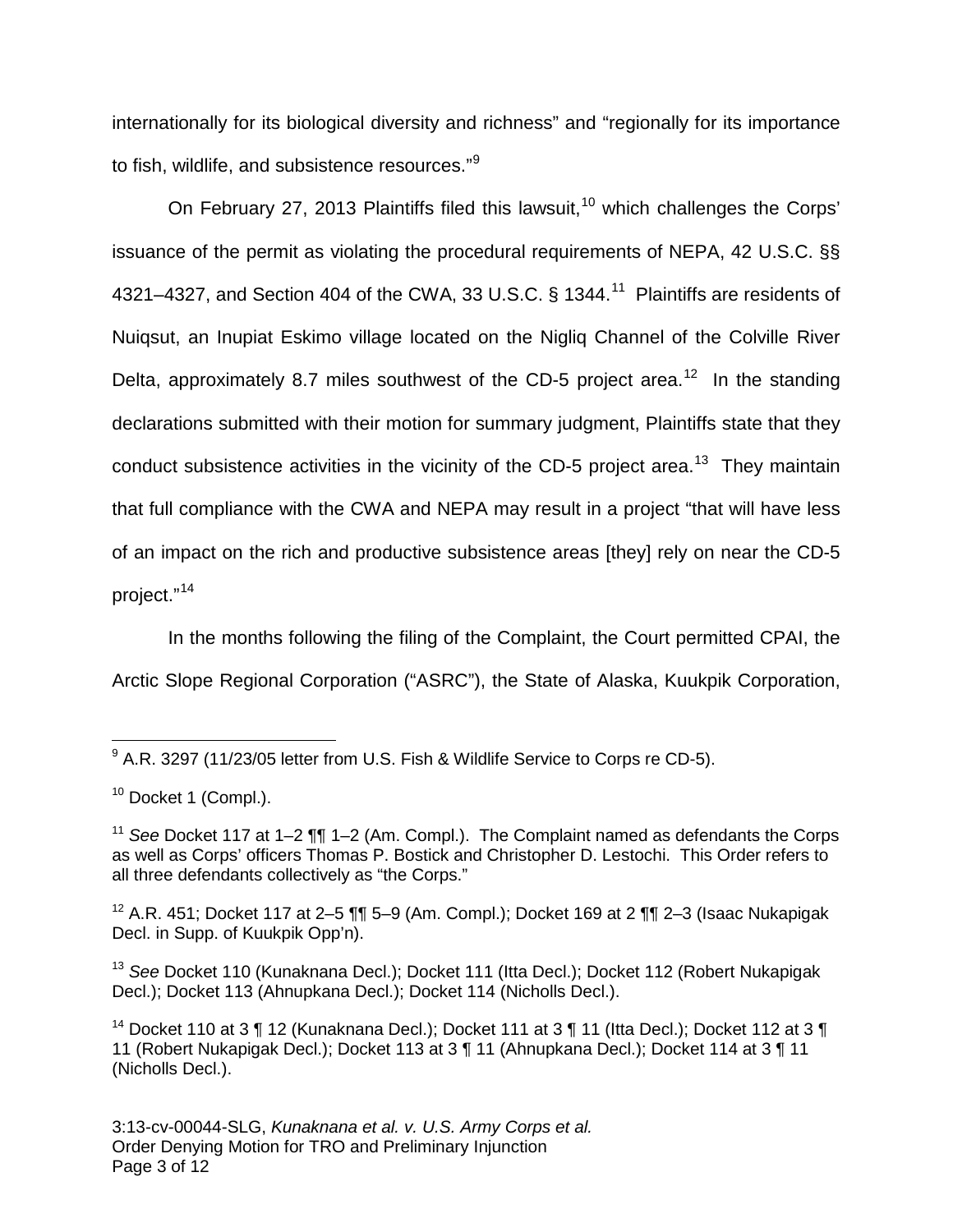and the North Slope Borough to join this action as Intervenor-Defendants in support of the Corps.<sup>[15](#page-3-0)</sup>

On August 14, 2013, the Court issued an Order Establishing Joint Case Management and a Case Schedule for this case and the related case of Center for Biological Diversity v. U.S. Army Corps of Engineers, Case No. 3:13-cv-00095-SLG. The order set a deadline of August 30, 2013 for the Corps to file any augmentation of the administrative record.<sup>[16](#page-3-1)</sup> The order also established a schedule for the parties to file summary judgment briefs.<sup>[17](#page-3-2)</sup>

The Corps moved for an extension of time to augment the record.<sup>[18](#page-3-3)</sup> Plaintiffs opposed, stating they had "hoped to fully litigate the case before [CPAI] begins construction in the first quarter of 2014," but "[n]ow this goal is jeopardized and Plaintiffs will likely have to request a preliminary injunction."<sup>[19](#page-3-4)</sup> The Court granted the Corps' motion and modified the summary judgment briefing schedule.<sup>[20](#page-3-5)</sup> Pursuant to this modified schedule, the parties filed cross-motions for summary judgment. $^{21}$  $^{21}$  $^{21}$  These

 $\overline{a}$ 

<span id="page-3-0"></span><sup>&</sup>lt;sup>15</sup> Docket 14 (Order Granting CPAI Mot. for Intervention); Docket 25 (Order Granting ASRC Mot. for Intervention); Docket 38 (Order Granting State of Alaska Mot. for Intervention); Docket 51 (Order Granting Kuukpik Corp. Mot. for Intervention); Docket 86 at 2 (Order Establishing Joint Case Mgmt.) (granting intervention to North Slope Borough).

<span id="page-3-1"></span><sup>&</sup>lt;sup>16</sup> Docket 86 at 3 (Order Establishing Joint Case Management & Case Schedule).

<span id="page-3-2"></span><sup>&</sup>lt;sup>17</sup> Docket 86 at 3-4 (Order Establishing Joint Case Management & Case Schedule); see also D.Ak. LR 16.3(c).

<span id="page-3-3"></span><sup>&</sup>lt;sup>18</sup> Docket 90 (Corps Mot. for Extension of Time).

<span id="page-3-4"></span> $19$  Docket 94 at 3 (Opp'n to Corps Mot. for Extension of Time).

<span id="page-3-5"></span> $20$  Docket 96 (Order Granting Defs. Mot. for Extension of Time & Modifying Case Schedule).

<span id="page-3-6"></span> $21$  Docket 107 (Mot. for Summ. J.); Docket 131 (Corps Opp'n to Mot. for Summ. J.); Docket 127 (CPAI Opp'n to Mot. for Summ. J.); Docket 140 (ASRC Opp'n to Mot. for Summ. J.); Docket 141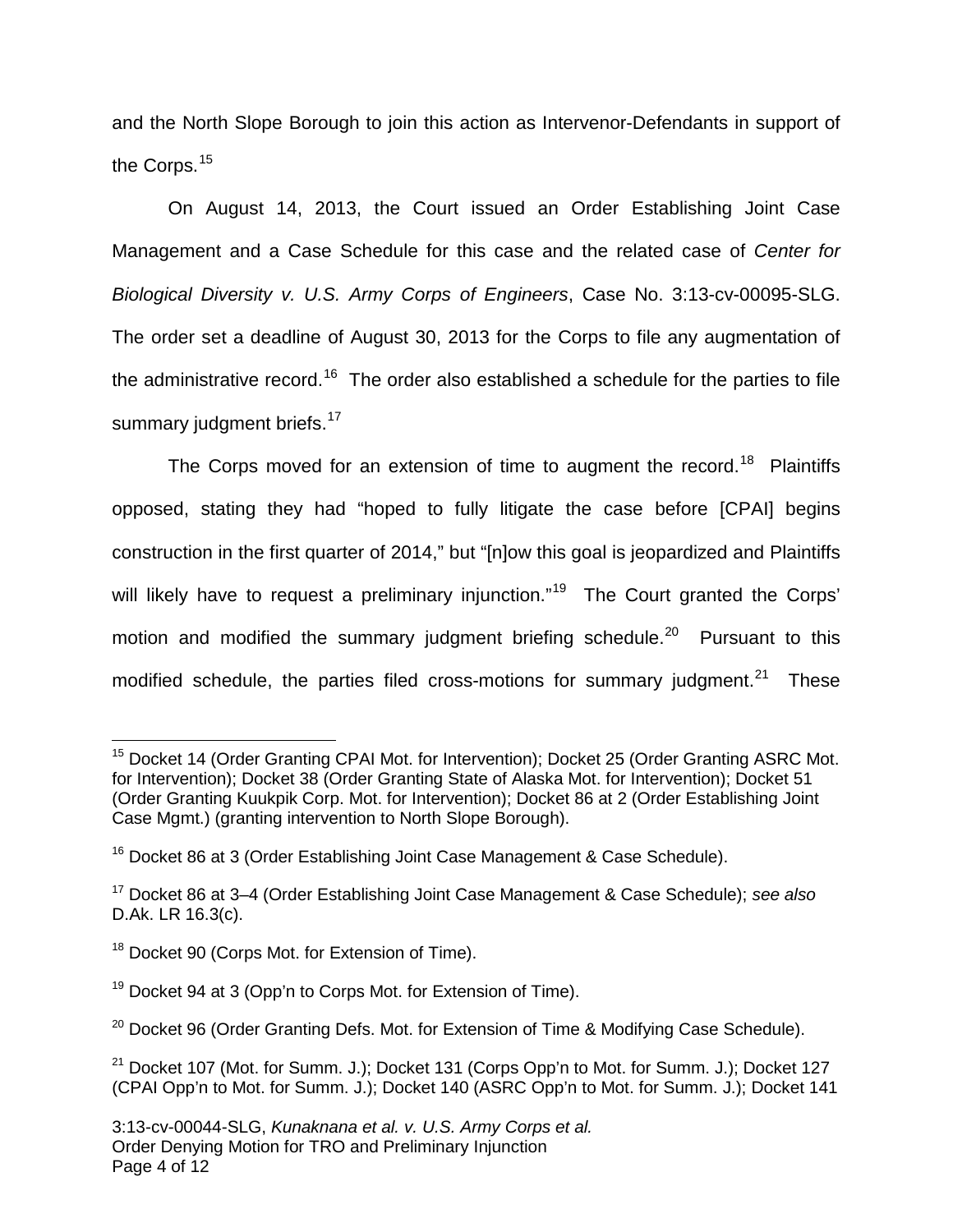motions became ripe on January 3, 2014, and the Court has taken them under advisement.

On February 5, 2014, Plaintiffs filed the Motion for Temporary Restraining Order and Preliminary Injunction.<sup>[22](#page-4-0)</sup> In an affidavit filed with the motion, Plaintiffs' counsel avers that on January 28, 2014, he received a telephone call from Plaintiff Martha Itta informing him that she had heard from the BLM that CPAI had begun construction on CD-5.<sup>[23](#page-4-1)</sup> Plaintiffs' counsel contacted CPAI's counsel, who confirmed that CPAI had begun construction.<sup>[24](#page-4-2)</sup> In their motion, Plaintiffs assert that CPAI's construction activities "pose a threat of irreparable harm to the environment," and they request "a temporary restraining order and preliminary injunction to halt construction activities until the Court has issued an order on . . . Plaintiffs' motion for summary judgment."<sup>[25](#page-4-3)</sup>

Pursuant to the parties' apparent stipulation and this Court's Order,  $26$  the Corps, CPAI, and the other Intervenor-Defendants responded to Plaintiffs' motion on February

(Kuukpik Opp'n to Mot. for Summ. J.); Docket 142 (State of Alaska Opp'n to Mot. for Summ. J.); Docket 143 (North Slope Borough Opp'n to Mot. for Summ. J.); Docket 146 (Reply re Mot. for Summ. J.); see also D.Ak. LR 16.3(c)(2) ("Defendant's principal brief in opposition . . . will be deemed a cross-motion for summary judgment . . . .").

- <span id="page-4-1"></span><sup>23</sup> Docket 151 at 2  $\P$  2 (Litmans Decl. in Supp. of Mot.).
- <span id="page-4-2"></span><sup>24</sup> Docket 151 at 2  $\P$ , 3–4 (Litmans Decl. in Supp. of Mot.).
- <span id="page-4-3"></span> $25$  Docket 150 at 7 (Mot.).

1

<span id="page-4-4"></span><sup>26</sup> See Docket 157 (Order re Mot.).

<span id="page-4-0"></span> $22$  Docket 149 (Mot.). The plaintiff in the related case of Center for Biological Diversity v. U.S. Army Corps of Engineers, Case No. 3:13-cv-00095-SLG, has not joined in this motion or filed a separate motion for a preliminary injunction.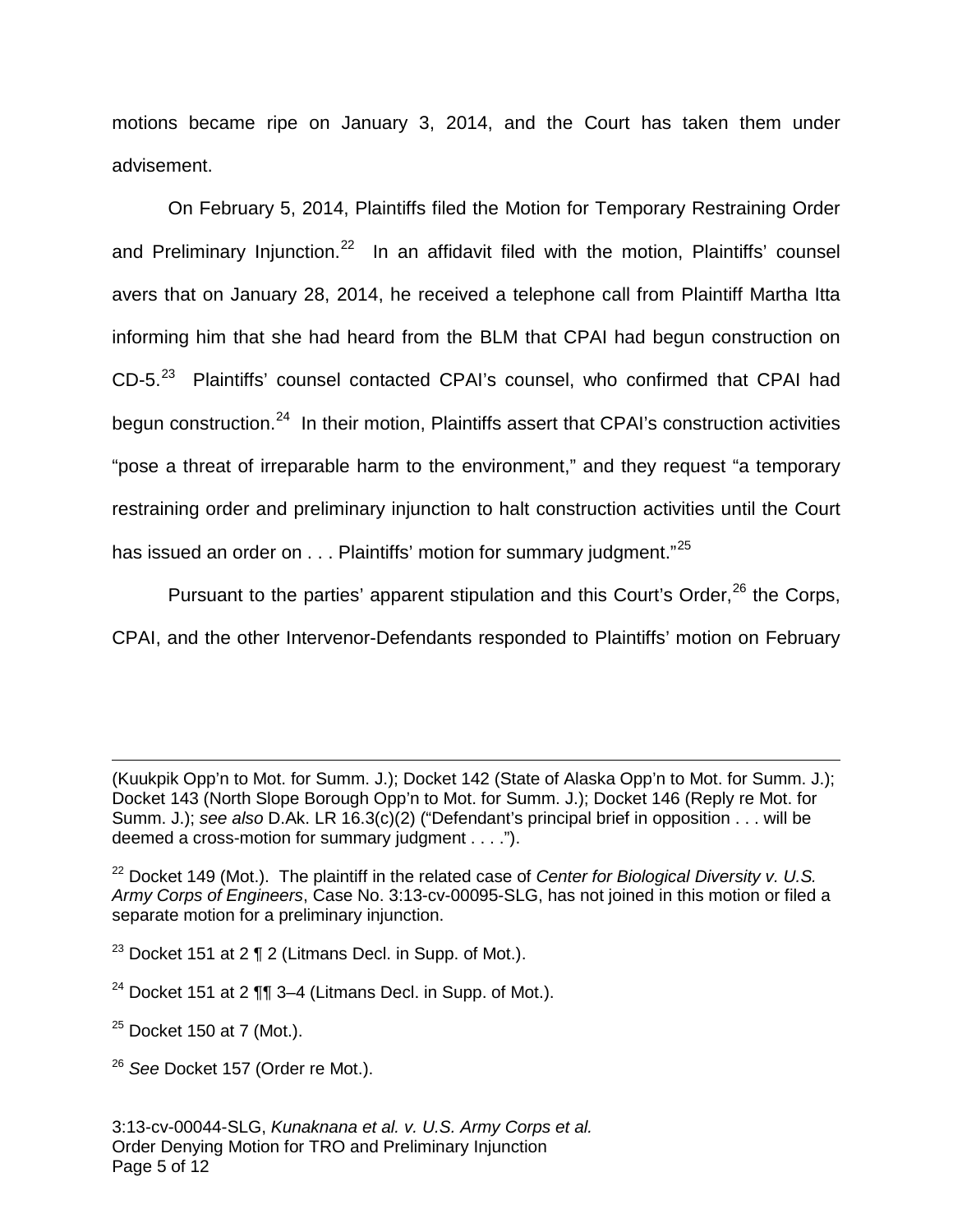21, 2014, $^{27}$  $^{27}$  $^{27}$  and Plaintiffs replied on February [28](#page-5-1), 2014. $^{28}$ 

# **DISCUSSION**

# **I. Jurisdiction.**

The Court has subject matter jurisdiction over this action pursuant to 28 U.S.C. § 1331.

# **II. Preliminary Injunction Standard.**

A preliminary injunction is "an extraordinary remedy that may only be awarded upon a clear showing that the plaintiff is entitled to such relief."<sup>[29](#page-5-2)</sup> "A plaintiff seeking a preliminary injunction must establish (1) likely success on the merits; (2) likely irreparable harm in the absence of preliminary relief; (3) that the balance of equities tips in the plaintiff's favor; and (4) that an injunction is in the public interest."<sup>[30](#page-5-3)</sup> "Under the 'sliding scale' approach to preliminary injunctions observed in [the Ninth Circuit], 'the elements of the preliminary injunction test are balanced, so that a stronger showing of one element may offset a weaker showing of another."<sup>[31](#page-5-4)</sup> For example, "serious questions going to the merits' and a hardship balance that tips sharply toward the plaintiff can support issuance of an injunction, assuming the other two elements . . . are

<span id="page-5-0"></span> $^{27}$  Docket 160 (CPAI Opp'n); Docket 164 (ASRC Opp'n); Docket 166 (Corps Opp'n); Docket 167 (Kuukpik Opp'n); Docket 168 (State of Alaska Opp'n); Docket 170 (North Slope Borough Opp'n).  $\overline{a}$ 

<span id="page-5-1"></span> $28$  Docket 172 (Reply).

<span id="page-5-2"></span> $^{29}$  Winter v. Natural Res. Def. Council, Inc., 555 U.S. 7, 22 (2008).

<span id="page-5-3"></span> $30$  Pimentel v. Dreyfus, 670 F.3d 1096, 1105 (9th Cir. 2012) (per curiam) (citing Winter, 555 U.S. at 20).

<span id="page-5-4"></span> $31$  Id. (quoting Alliance for the Wild Rockies v. Cottrell, 632 F.3d 1127, 1131 (9th Cir. 2011)).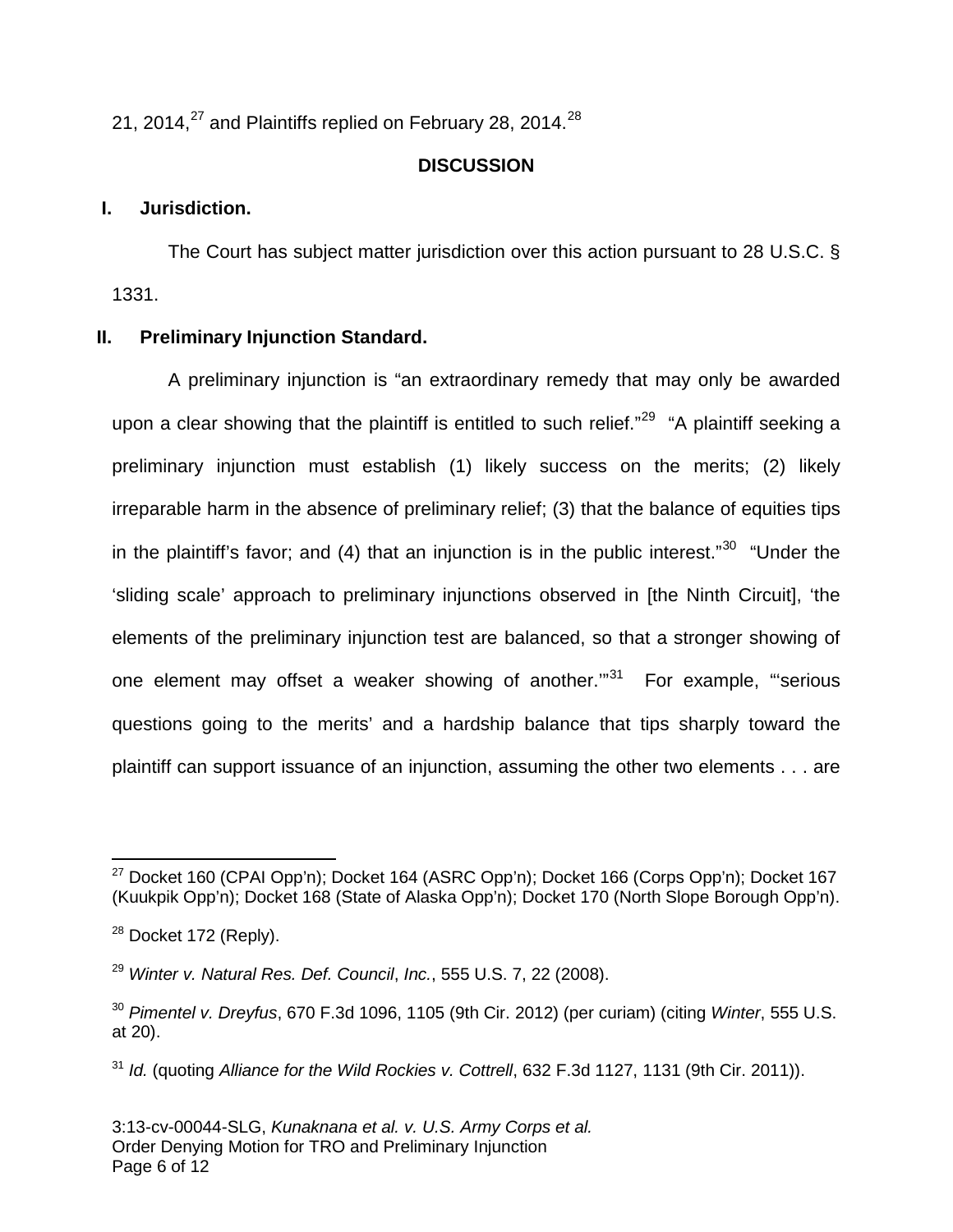also met."<sup>[32](#page-6-0)</sup> However, a plaintiff "must establish that irreparable harm is likely, not just possible," regardless of the strength of plaintiff's showing on the other three elements.<sup>[33](#page-6-1)</sup>

When applying the four-part test for a preliminary injunction, a court may consider inadmissible evidence, such as hearsay, "when to do so serves the purpose of preventing irreparable harm before trial."<sup>[34](#page-6-2)</sup> Additionally, the court has broad discretion to "fashion a remedy depending upon the necessities of the particular case." $35$ 

#### **III. Analysis.**

### **A. Likelihood of Success on the Merits.**

With respect to the first prong of the preliminary injunction test, and solely for purposes of this motion, the Court assumes Plaintiffs have demonstrated that they are likely to succeed on the merits of one or more of their claims under the CWA and/or NEPA.

### **B. Likelihood of Irreparable Harm.**

With respect to the second prong of the preliminary injunction test, it is questionable whether Plaintiffs have shown they are likely to suffer irreparable harm in the absence of the preliminary relief they seek. Plaintiffs rely largely on their standing

<span id="page-6-0"></span> $32$  Alliance for the Wild Rockies, 632 F.3d at 1132. 1

<span id="page-6-1"></span> $33$  *ld.* at 1131 (emphasis in original).

<span id="page-6-2"></span><sup>&</sup>lt;sup>34</sup> Johnson v. Couturier, 572 F.3d 1067, 1083 (9th Cir. 2009) (quoting Flynt Distrib. Co. v. Harvey, 734 F.2d 1389, 1394 (9th Cir. 1984)).

<span id="page-6-3"></span> $35$  See Sierra Forest Legacy v. Rey, 577 F.3d 1015, 1022 (9th Cir. 2009) (quoting United States v. Odessa Union Warehouse Co-op, 833 F.2d 172, 175 (9th Cir. 1987)).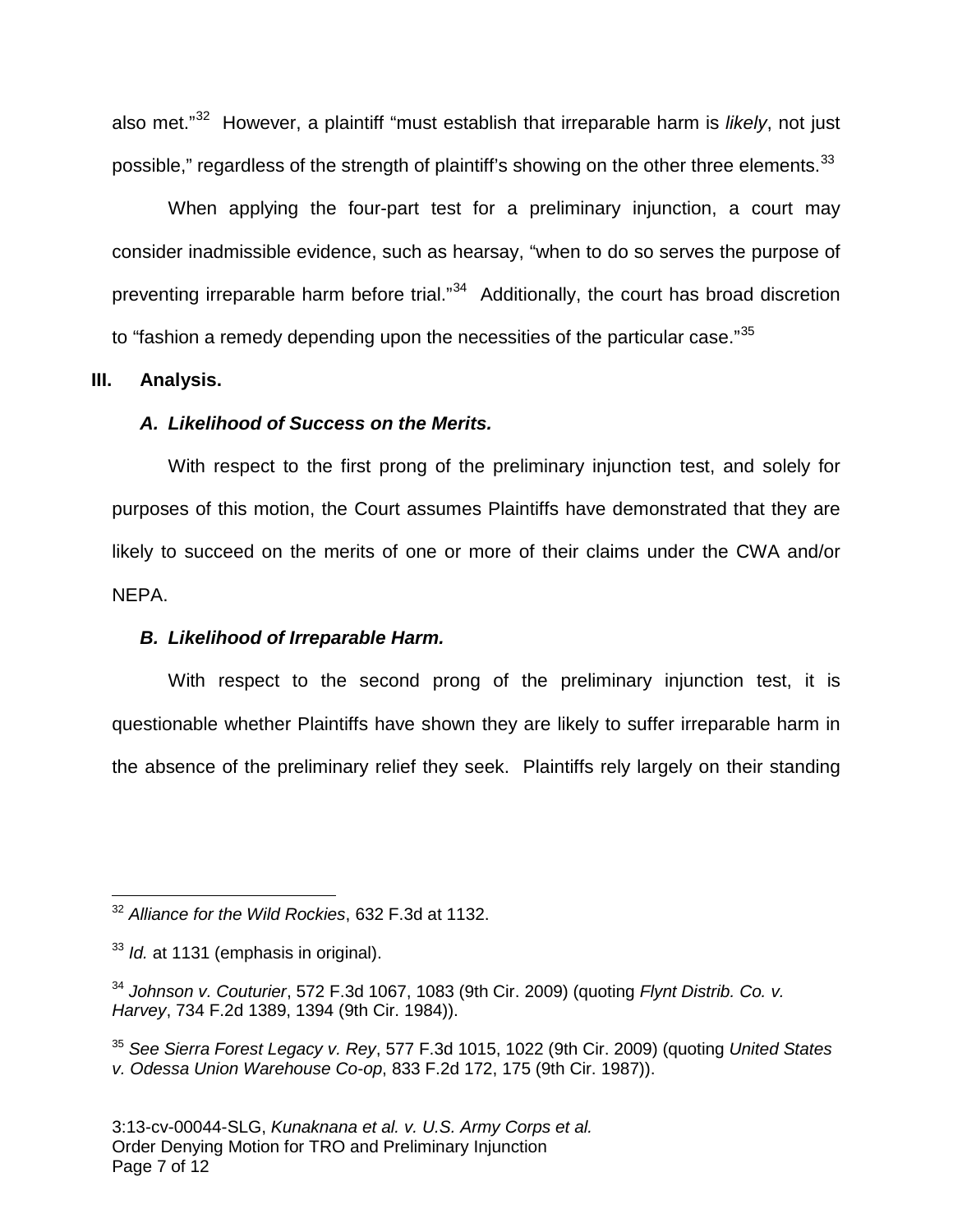declarations filed in October 2013 to demonstrate irreparable harm, $36$  but these declarations do not indicate the extent to which the current construction activities are harming or will harm Plaintiffs' subsistence interests.<sup>[37](#page-7-1)</sup> Additionally, the fact that Plaintiffs waited to file their motion until two months after CPAI began its construction season militates against a finding of irreparable harm.<sup>[38](#page-7-2)</sup> Nonetheless, solely for purposes of this motion, the Court will assume Plaintiffs have met their burden of showing that their subsistence interests are likely to be irreparably harmed as a result of the construction activities taking place this winter and early spring at CD-5. CPAI is presently installing bridge and sheet pilings and blasting to open the gravel mine site,<sup>[39](#page-7-3)</sup> activities that could damage the environment in ways that irreparably harm Plaintiffs' subsistence interests.<sup>[40](#page-7-4)</sup>

1

<span id="page-7-0"></span> $36$  See Docket 150 at 12 (Mot.) ("[T]he impacts to Nuiqsut Plaintiffs include impacts to their subsistence way of life and enjoyment that are being irreparably harmed from Conoco's construction activities, as set forth in the Nuiqsut Plaintiffs' standing declarations.").

<span id="page-7-1"></span> $37$  Plaintiffs have not provided the Court with any firsthand information regarding how CPAI's current construction activities are impacting them.

<span id="page-7-2"></span> $38$  See Oakland Tribune, Inc. v. Chronicle Publ'g Co., 762 F.2d 1374, 1377 (9th Cir. 1985) ("Plaintiff's long delay before seeking a preliminary injunction implies a lack of urgency and irreparable harm."); Protect Our Cmtys. Found. v. U.S. Dep't of Agric., 845 F. Supp. 2d 1102, 1113–14 (S.D. Cal. 2012) (holding plaintiffs failed to demonstrate irreparable harm in part because they waited to file their motion for preliminary injunction until the day construction began, despite advance knowledge of when project was scheduled to commence).

<span id="page-7-3"></span><sup>39</sup> Docket 161 at 4 ¶¶ 8–9 (Brodie Decl. in Supp. of CPAI Opp'n).

<span id="page-7-4"></span><sup>&</sup>lt;sup>40</sup> See Amoco Prod. Co. v. Vill. of Gambell, Alaska, 480 U.S. 531, 545 (1987) ("Environmental injury, by its nature, can seldom be adequately remedied by money damages and is often . . . irreparable.").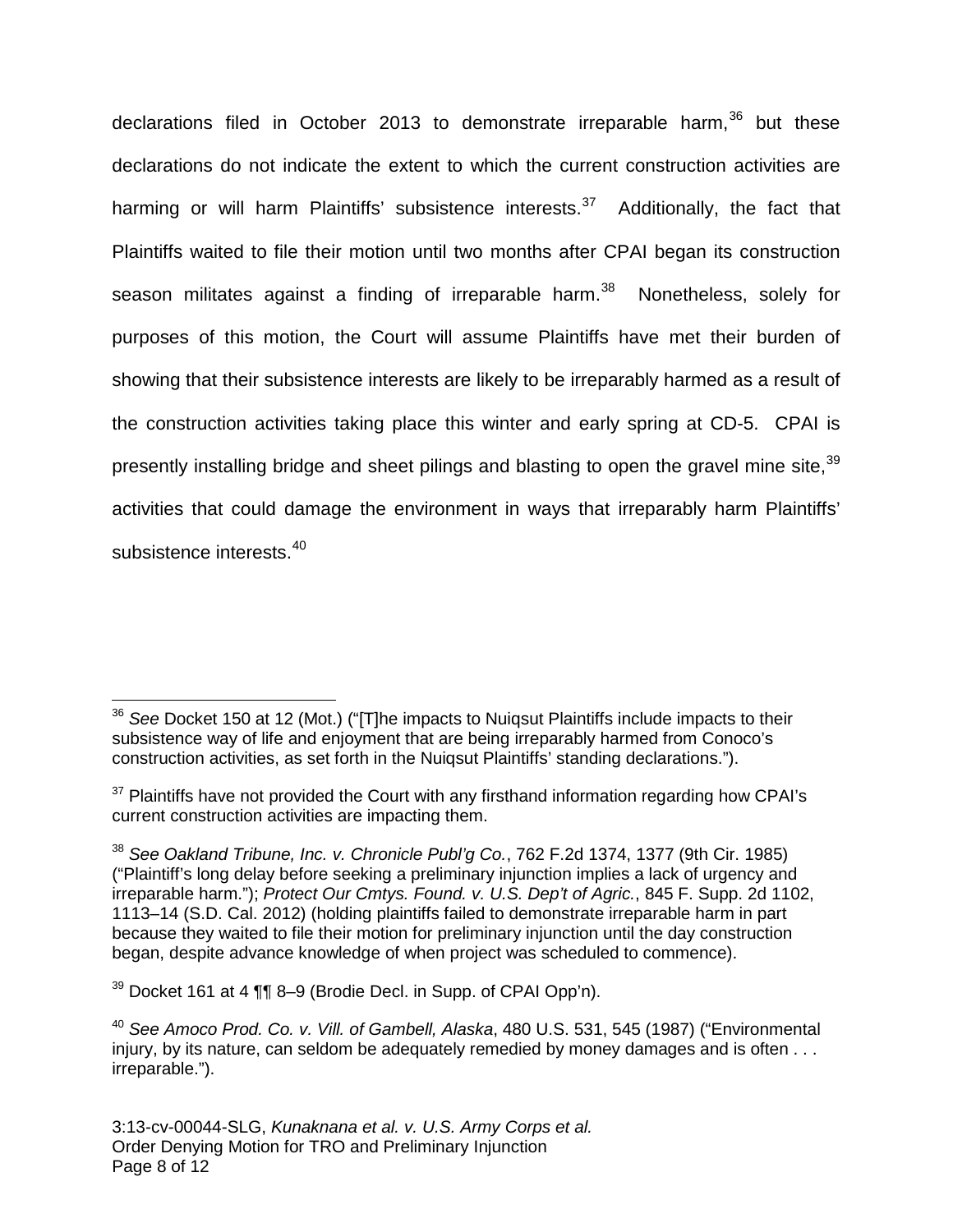## **C. Balance of the Equities and Public Interest.**

A court cannot "abandon a balance of harms analysis just because a potential environmental injury is at issue."<sup>[41](#page-8-0)</sup> Rather, this Court "must weigh the environmental injuries invoked by [Plaintiffs] against the other injuries identified by the [Corps and Intervenor-Defendants]."<sup>[42](#page-8-1)</sup> Here, even assuming Plaintiffs have shown likely success on the merits and likely irreparable harm for purposes of this motion, the balance of the equities tips so far in favor of CPAI and the other Intervenor-Defendants at this time that a preliminary injunction halting this season's construction activities is not warranted, nor would it be in the public interest. $43$ 

As Plaintiffs appear to recognize in their motion, even prior to the issuance of the 2011 ROD, CPAI had announced its intent to begin construction at CD-5 during the 2013–2014 winter.<sup>[44](#page-8-3)</sup> Moreover, in May 2012 and August 2013, CPAI held community meetings in Nuiqsut and indicated its intent to begin construction during the 2013–2014 winter.<sup>[45](#page-8-4)</sup> According to Lisa Pekich, Director of Village Outreach for CPAI, Plaintiff

<span id="page-8-4"></span> $45$  Docket 163 at 2–3  $\P$ , 4–5 (Pekich Decl. in Supp. of CPAI Opp'n).

<span id="page-8-0"></span><sup>&</sup>lt;sup>41</sup> Lands Council v. McNair, 537 F.3d 981, 1005 (9th Cir. 2008) (en banc), overruled in part on other grounds by Am. Trucking Ass'ns, Inc. v. City of L.A., 559 F.3d 1046 (9th Cir. 2009). 1

<span id="page-8-1"></span> $42$  See id. at 1004; see also Stormans, Inc. v. Selecky, 586 F.3d 1109, 1138 (9th Cir. 2009) ("[T]he district court has a 'duty . . . to balance the interests of all parties and weigh the damage to each."" (quoting L.A. Mem'l Coliseum Comm'n v. Nat'l Football League, 634 F.2d 1197, 1203 (9th Cir. 1980))).

<span id="page-8-2"></span> $43$  Cf. Winter v. Natural Res. Def. Council, Inc., 555 U.S. 7, 23–24 (2008) (declining to address plaintiffs' likelihood of success on the merits and holding "even if plaintiffs have shown irreparable injury," that injury is outweighed by defendant's and the public's interests).

<span id="page-8-3"></span> $44$  See Docket 150 at 8–9 n.14 (Mot.) (citing A.R. 5867, a 10/19/11 letter from CPAI to the Corps, as "indicating Conoco will construct the gravel satellite pad, gravel road, bridge piers and substructure, and possibly the vertical support members for the pipeline in the first quarter of 2014").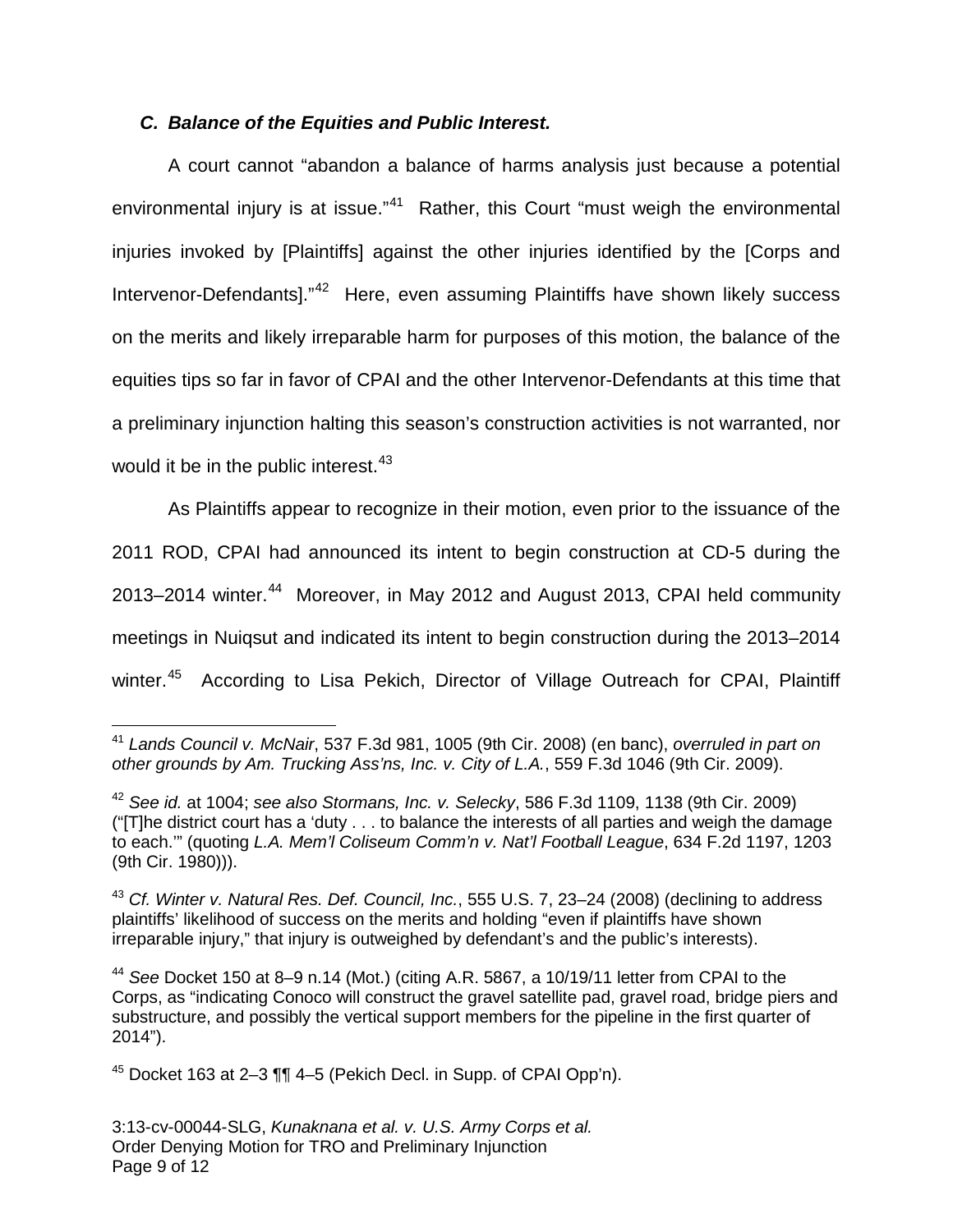Clarence Ahnupkana attended the May 2012 meeting, and Plaintiffs Sam Kunaknana, Martha Itta, and John Nicholls attended the August 2013 meeting.<sup>[46](#page-9-0)</sup> In their briefing, Plaintiffs do not dispute that they attended these meetings.

In September 2013, in opposition to the Corps' motion for an extension of time to augment the record, Plaintiffs demonstrated their awareness of CPAI's intent to begin construction in the first quarter of 2014. $47$  But Plaintiffs did not request a preliminary injunction at that time. In the months that followed, CPAI continued publicly to take steps to begin construction during the 2013–2014 winter.<sup>[48](#page-9-2)</sup> Then, when the construction season was well underway, Plaintiffs filed their motion for a preliminary injunction. In doing so, it appears CPAI is correct that Plaintiffs waited "until the moment it would inflict the maximum possible damage and disruption to [CPAI]."<sup>[49](#page-9-3)</sup>

Because the 2014 ice road season is expected to last for only 13–15 weeks, CPAI estimates that stopping work for as little as one week might cause it not to reach its construction milestones for the 2014 season, which could necessitate an additional winter season of work costing an estimated \$105 million.<sup>[50](#page-9-4)</sup> The Court agrees with CPAI

<span id="page-9-0"></span> $46$  Docket 163 at 2-3  $\P\P$  4-5 (Pekich Decl. in Supp. of CPAI Opp'n). 1

<span id="page-9-1"></span><sup>&</sup>lt;sup>47</sup> Docket 94 at 3 (Opp'n to Corps Mot. for Extension of Time) (stating on September 3, 2013 that Plaintiffs had "hoped to fully litigate the case before [CPAI] begins construction in the first quarter of 2014," but "[n]ow this goal is jeopardized and Plaintiffs will likely have to request a preliminary injunction").

<span id="page-9-2"></span><sup>48</sup> Docket 163 at 3 ¶¶ 6–9 (Pekich Decl. in Supp. of CPAI Opp'n) (discussing 11/6/13 meeting with Kuukpik Subsistence Oversight Panel—at which Plaintiff Sam Kunaknana was present— 11/7/13 CD-5 job fair in Nuiqsut, 12/2/13 Facebook announcement, and 1/14/14 kickoff meeting in Nuiqsut).

<span id="page-9-3"></span><sup>&</sup>lt;sup>49</sup> See Docket 160 at 5 (CPAI Opp'n).

<span id="page-9-4"></span> $50$  Docket 161 at 6–10  $\P\P$  12–13, 20 (Brodie Decl. in Supp. of CPAI Opp'n). Plaintiffs assert that "[e]ven if an injunction would cause Conoco some financial hardship, economic harm is not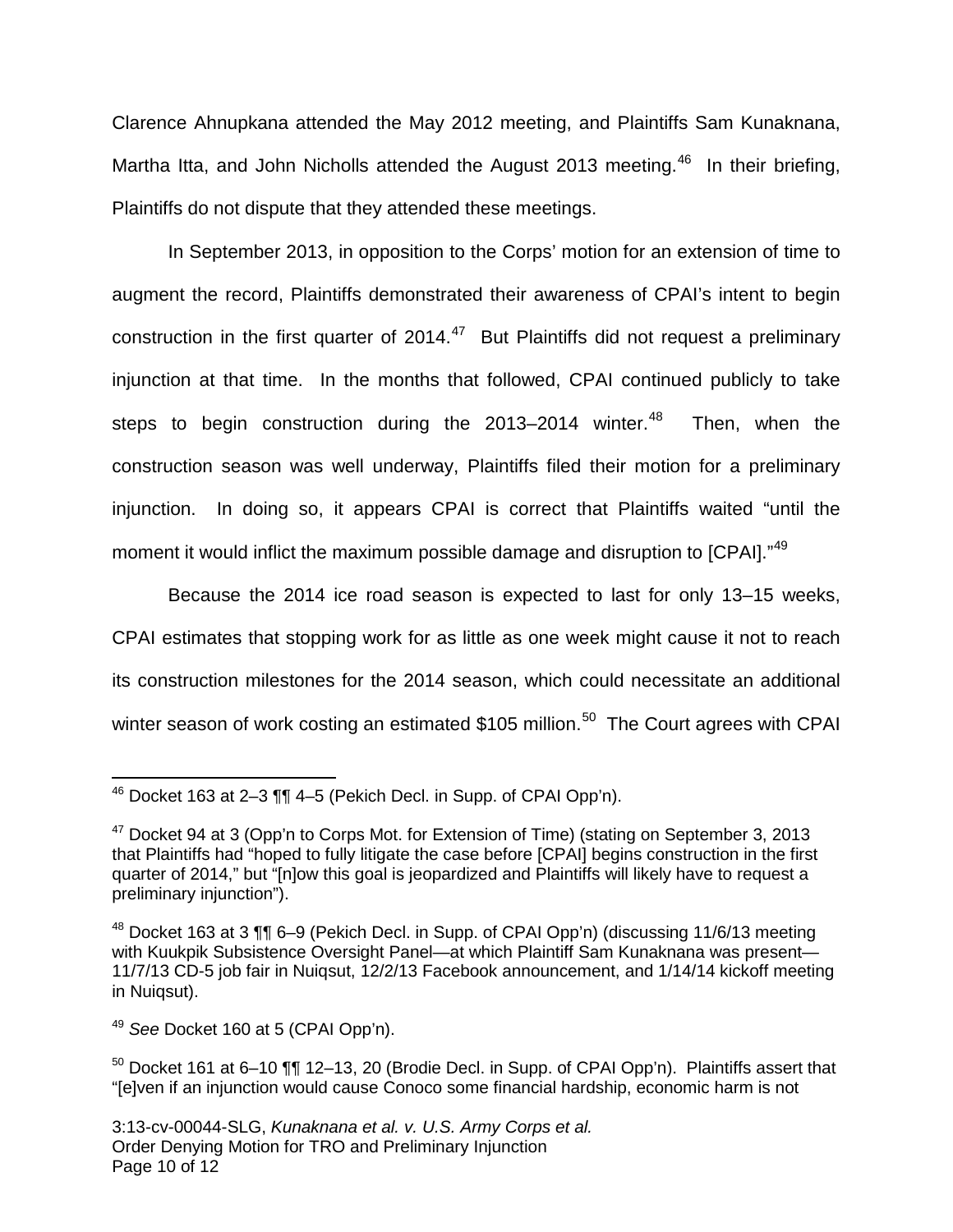that "the cost of unplanned demobilization, staging, and remobilization of material that could be installed in 2014 is wasteful."<sup>[51](#page-10-0)</sup>

In addition to the harm to CPAI, it appears the other Intervenor-Defendants would likely be adversely affected if CPAI were forced to stop work in the middle of this construction season.<sup>[52](#page-10-1)</sup> For example, residents from various North Slope Borough communities, including Kuukpik shareholders who live in Nuiqsut, could lose their jobs and income needed to buy subsistence equipment.<sup>[53](#page-10-2)</sup> Additionally, the Corps' interest in "the orderly administration of [its] environmental permitting process" could be harmed.<sup>[54](#page-10-3)</sup>

The disruption a mid-season work stoppage would cause could even result in more environmental damage than if CPAI continued work through the end of this construction season.<sup>[55](#page-10-4)</sup> Under these circumstances, and given the Plaintiffs' long delay

<span id="page-10-0"></span><sup>51</sup> Docket 161 at 9 ¶ 17 (Brodie Decl. in Supp. of CPAI Opp'n).

<span id="page-10-1"></span><sup>52</sup> See Docket 165 (Imm Decl. in Supp. of ASRC Opp'n); Docket 168 (State of Alaska Opp'n); Docket 169 (Isaac Nukapigak Decl. in Supp. of Kuukpik Opp'n); Docket 170-1 (Brower Decl. in Supp. of North Slope Borough Opp'n)

<span id="page-10-2"></span><sup>53</sup> Docket 169 at 7 ¶ 14 (Isaac Nukapigak Decl. in Supp. of Kuukpik Opp'n); Docket 170-1 at 3–4 ¶ 13 (Brower Decl. in Supp. of North Slope Borough Opp'n). More broadly, stopping work in the middle of the current construction season would threaten the jobs of up to 800 individuals currently working on the CD-5 project. See Docket 161 at 5 ¶ 10 (Brodie Decl. in Supp. of CPAI Opp'n).

<span id="page-10-3"></span><sup>54</sup> See Docket 166 at 13 (Corps Opp'n).

 $\overline{a}$ 

<span id="page-10-4"></span><sup>55</sup> See Docket 161 at 6 ¶ 12 (Brodie Decl. in Supp. of CPAI Opp'n) (noting "incomplete bridge and road installations" could result in "incomplete protection against erosion during breakup"); Docket 165 at 2 ¶ 4 (Imm Decl. in Supp. of ASRC Opp'n) (explaining how preliminary injunction

3:13-cv-00044-SLG, Kunaknana et al. v. U.S. Army Corps et al. Order Denying Motion for TRO and Preliminary Injunction Page 11 of 12

irreparable and, as a matter of law, does not override the threat of likely irreparable environmental harm." Docket 150 at 15 (Mot.). However, the Ninth Circuit has stated that "[e]conomic harm may indeed be a factor in considering the balance of equitable interests." Earth Island Inst. v. Carlton, 626 F.3d 462, 475 (9th Cir. 2010) (on appeal of denial of preliminary injunction to halt post-wildfire logging in a national forest, holding district court did not err in determining "the economic stakes, in combination with the safety concerns and reforestation efforts, outweighed any harm to environmental interests").